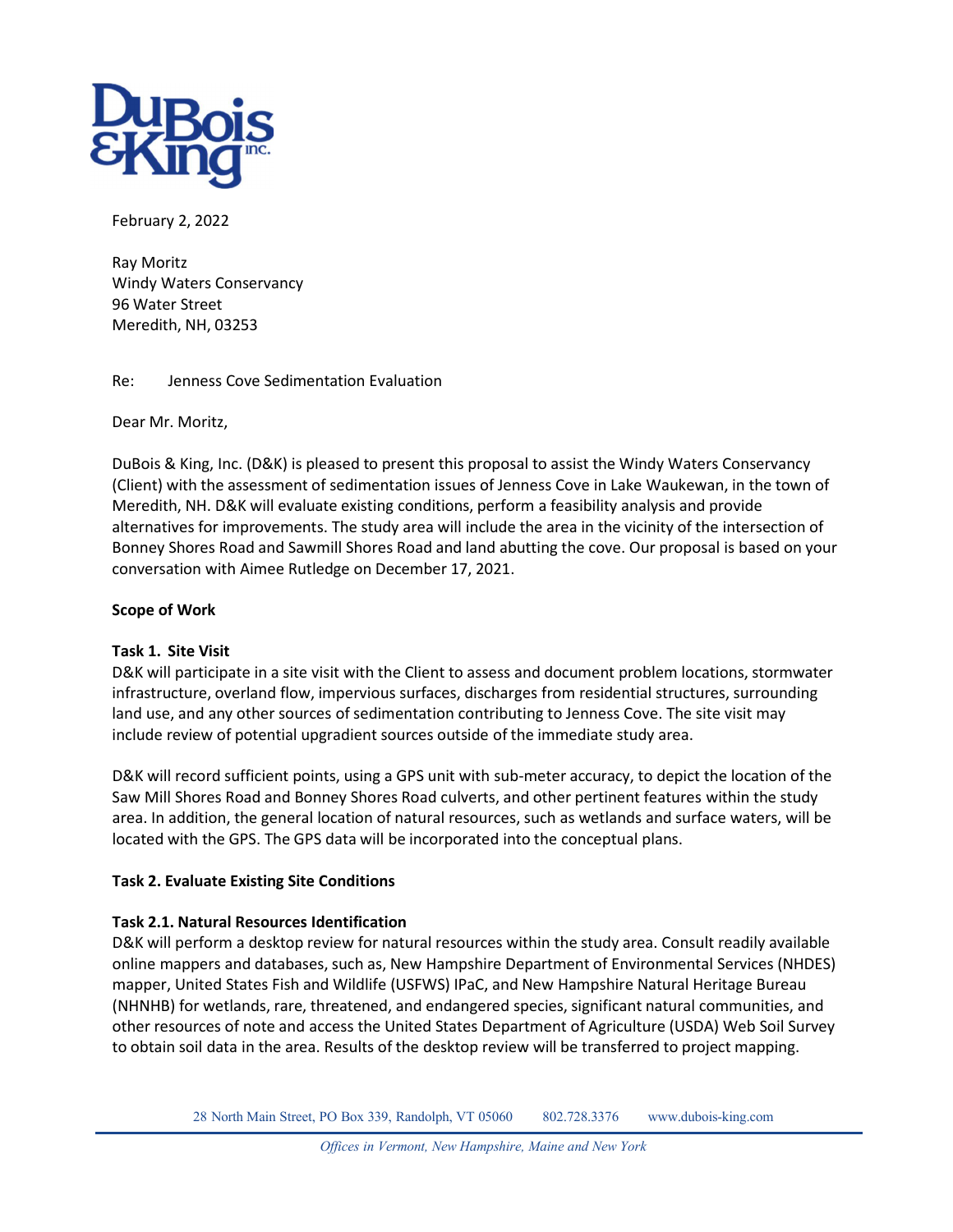During the site visit under Task 1, the study area will be reviewed for the presence of wetlands, surface waters, and protected species and their habitat.

### **Task 2.2. Base Plan**

D&K will obtain available information to prepare a base plan for the study area. The information used to prepare a base plan includes, but is not limited to, the following: LiDAR; bathymetry, natural resources (soils, wetlands, surface waters, etc.); and aerial photography. Information gathered under Task 1 and 2 will be added to the base plan. We will provide the base plan to the Client for review. Based on the Client's review, the base plan will be updated, if necessary.

#### **Task 2.3 Modeling**

Utilizing the available information, D&K will evaluate sedimentation of the cove using the USEPA STEPL model. We will discuss the model results with the Client and may need to adjust the model based on conditions observed by the Client.

## **Task 3. Feasibility Analysis**

#### **3.1. nceptual Plan**

D&K will analyze the results of site visit observations, the STEPL model, and other available information to determine options for cove improvements. The base plan created under Task 3 will be updated to illustrate the available alternatives. We will provide the draft conceptual plan to the Client for review and comment.

## **Task 3.2. Permitting Review**

D&K will define what permits/approvals will be required as part of the feasibility analysis. We will utilize available mapping, site visit data, and in-house GIS capabilities to determine permitting constraints and requirements. The D&K team will identify anticipated impacts to known resources and consider them in our analysis. Those resources within the vicinity will be identified through site visits, review, evaluation of available data, and coordination with the appropriate resource agencies. The following resources and planning initiatives will be reviewed in the study area:

- Fish and wildlife habitat
- Floodplains
- Rare, threatened, endangered species/habitat
- Rivers, streams, lakes, and ponds
- Wetlands
- Water quality

D&K's project team will identify permit-related needs to determine the implications of conceptual design options, cost, and the project's schedule.

## **Task 4. Alternatives Memo**

Based on results of the feasibility analysis and coordination with the Client, D&K will provide an alternatives memorandum discussing the results of the feasibility analysis and alternatives to address sedimentation/water quality issues. The memo will include a feasibility analysis matrix, engineer's estimate of probable cost for each of the recommended alternatives, and site visit photographs. The

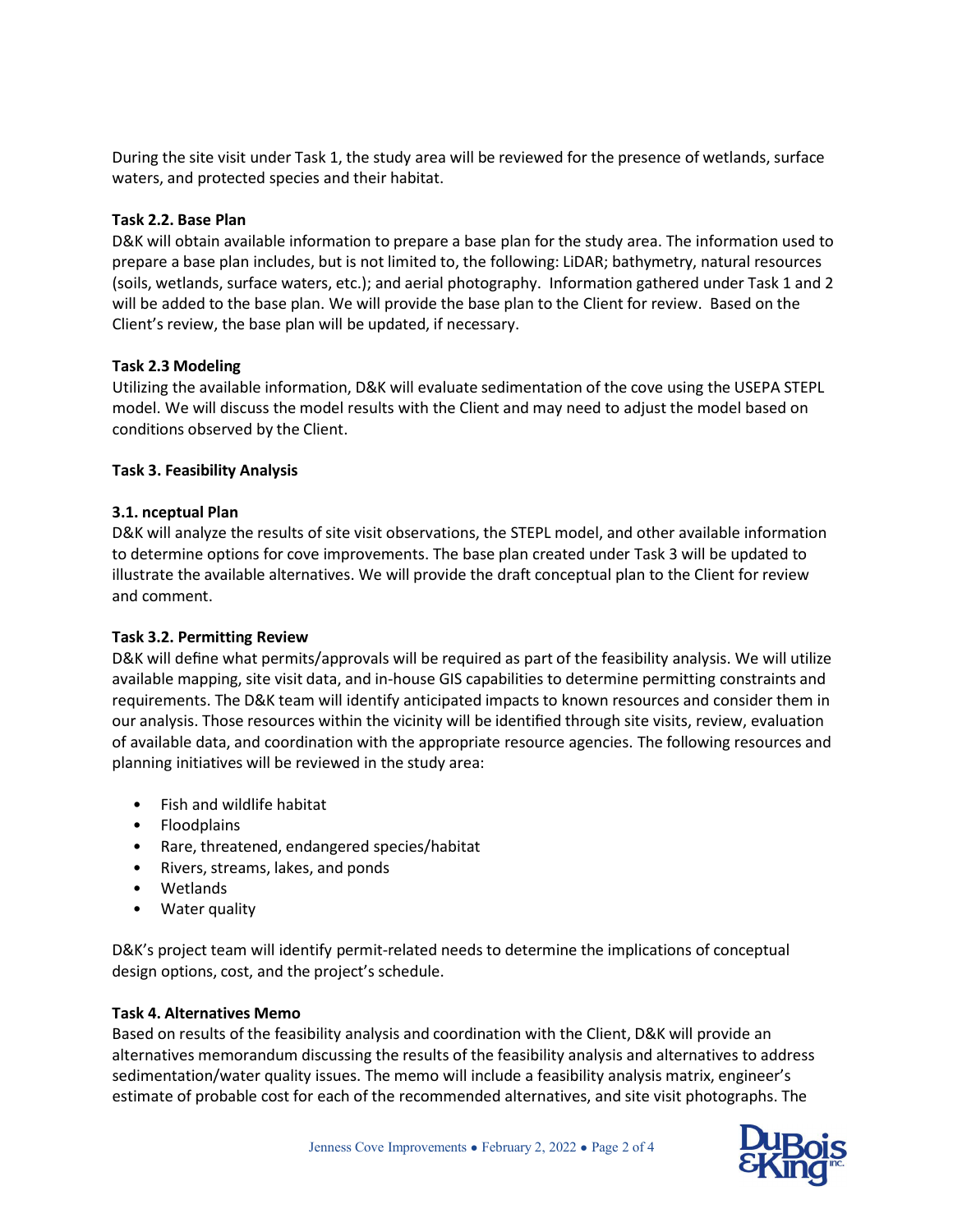feasibility analysis matrix will consist of environmental impacts, permitting requirements, construction costs, and project schedule for each alternative.

D&K will hold a virtual meeting with the Client to discuss the results of the feasibility analysis.

#### **Project Schedule**

Task 1. Site Visit April/May 2022\* Task 2. Evaluate Existing System NTP – May 2022 Task 3. Feasibility Analysis NTP - June 2022 Task 4. Alternatives Memo June 2022 NTP – Notice to Proceed \*Site visit timing will be dependent on the weather and will be performed when study area is relatively free of snow cover.

#### **Understandings and Exclusions**

- 1. Client will provide D&K with access to the study area.
- 2. Project schedule is based on timely communications and complete information provided by the Client.
- 3. Sampling of water and/or sediment within the study area are not included.
- 4. Detailed studies of threatened or endangered species and their habitat are not included.
- 5. A formal wetland/waterway delineation is not included.
- 6. Topographic, site features, or boundary survey are not included.
- 7. Local, state, or federal permit applications are not included.
- 8. Other design services not outlined above are not included.

#### **Professional Fees**

D&K will conduct the above scope of services on a Lump Sum basis and in accordance with the included terms and conditions, which are hereby made a part of this agreement. We have estimated the fees for each of the above Tasks as summarized below. D&K will invoice on a monthly basis.

| Task 1 | \$1,210 |
|--------|---------|
| Task 2 | \$1,550 |
| Task 3 | \$1,425 |
| Task 4 | \$1,700 |
| Total  | \$5,725 |

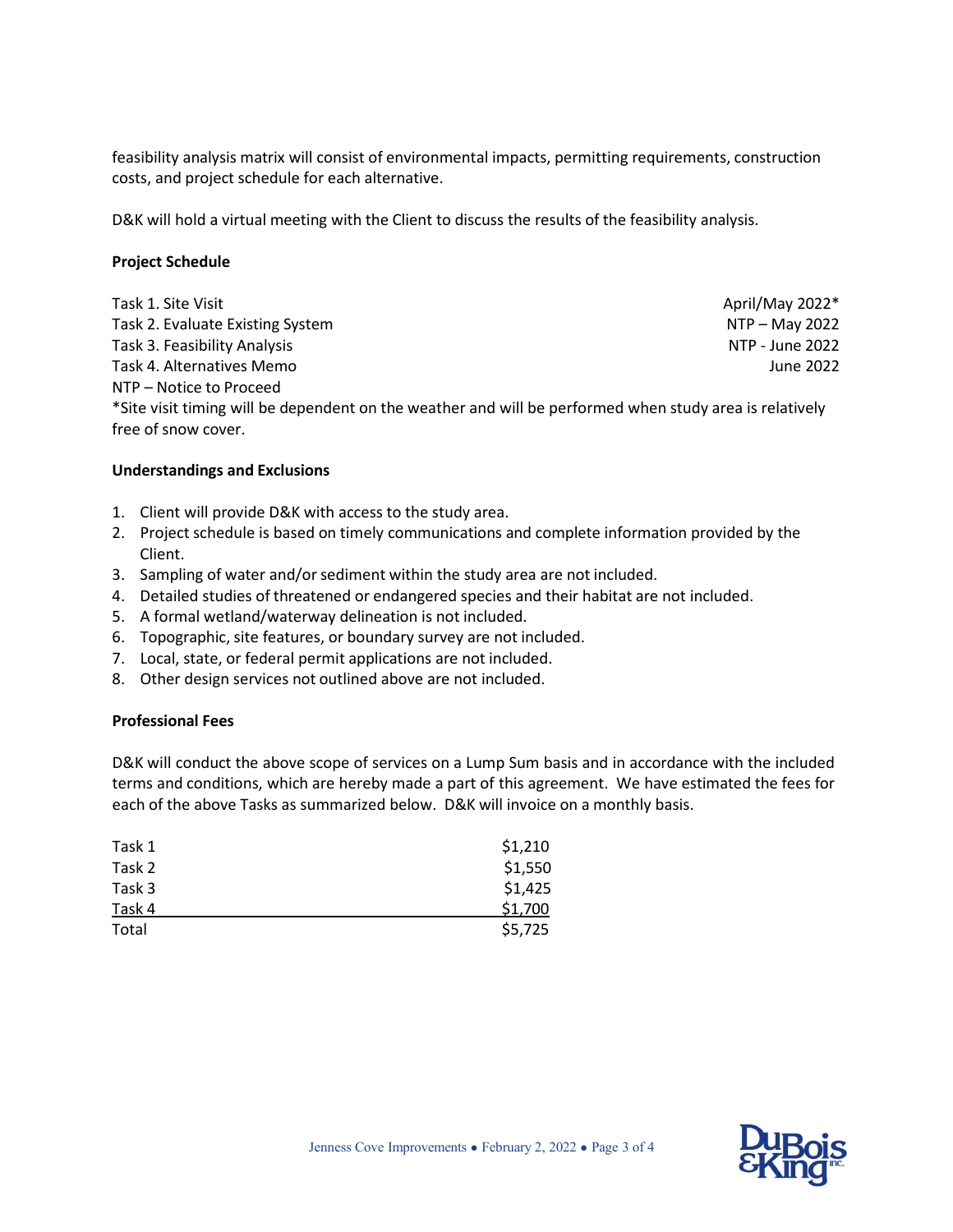We appreciate the opportunity to submit this proposal and hope it meets with your approval. If you have any questions, please do not hesitate to contact Aimee Rutledge (802) 728-7242 or me at (716) 926-9295, extension 5101.

Very truly yours, DUBOIS & KING, INC.

Andrew ! Hock

Andrew T. Hoak, P.G. Director, Environmental Services

Attachment: Terms and Conditions

# **ACCEPTED AND AUTHORIZED TO PROCEED:**

**BY:**

**TITLE:**

**DATE:**

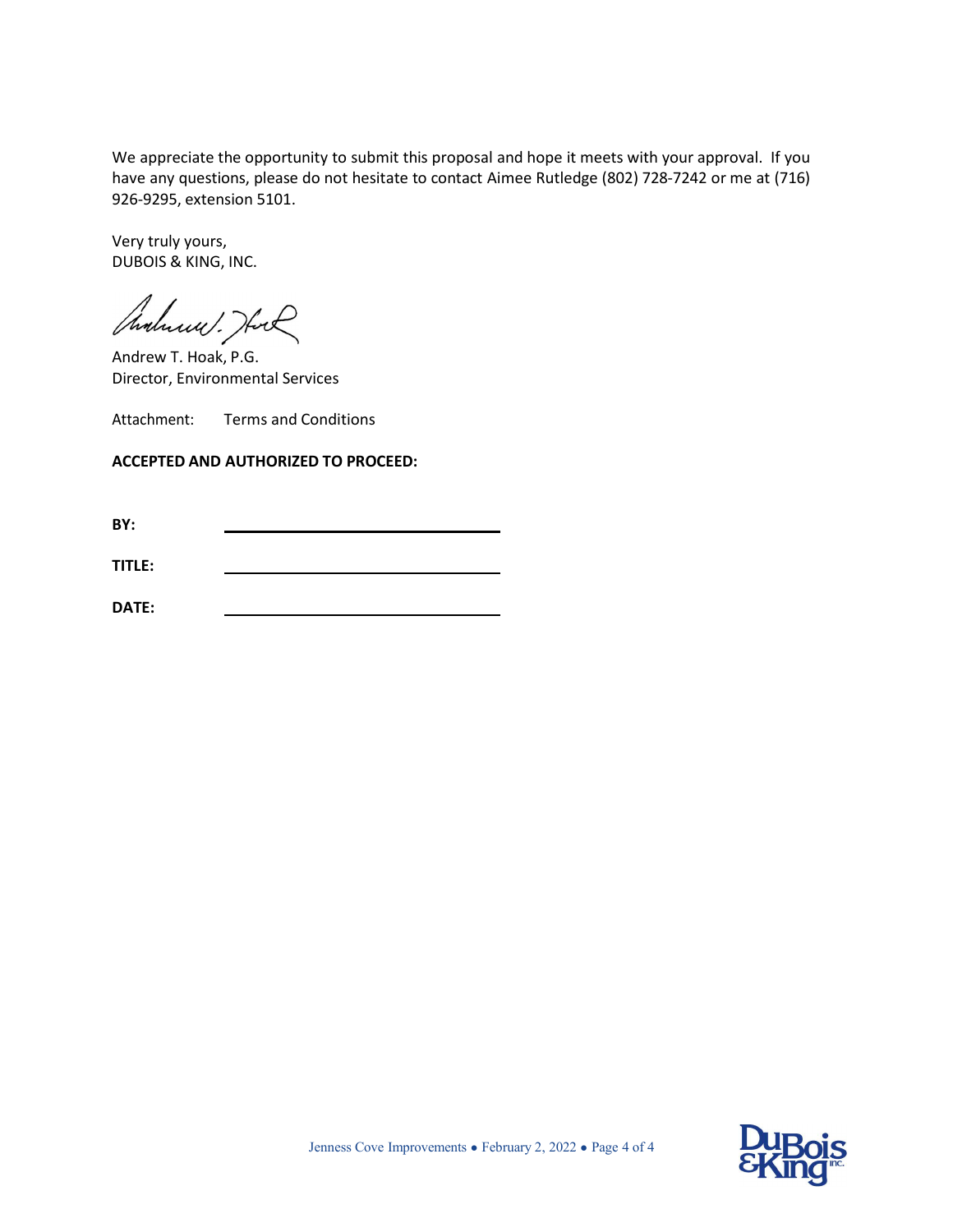#### **CONTRACT TERMS AND CONDITIONS**

**SERVICES OF OTHERS:** On occasion, project needs will require the specialized services of individual consultants or other companiesto participate in a project. When considered necessary, these firms or other consultants will be engaged with your approval. We expect that you will enter into an appropriate agreement with them and be directly responsible for all costs incurred by them. For work performed under this agreement for this project we will review their invoices and forward to you a recommendation for disposition of payment. Services that are subcontracted by DuBois & King, Inc., will be billed at direct cost plus 12% overhead and fee.

**REIMBURSABLE EXPENSES:** Reimbursable expenses are in addition to the professional fee compensation for labor and typically include, but are not limited to, the following items: lodging and subsistence expenses; shipping charges and insurance for hardware, samples, field test equipment, etc.; long distance telephone calls, telegrams and cables; transportation to and from projects; use of personal or company vehicles at a rate consistent with the federally allowable mileage reimbursement rate as determined by the Internal Revenue Service; the use of rental cars, trucks, boats, airplanes, or other means of transportation; reproduction of drawings, reports, documents, and photographs for project records; and any other direct materials. Reimbursable expenses will be billed at our direct cost plus an administrative fee of 12%

**DESIGN WITHOUT CONSTRUCTION PHASE SERVICES:** IftheConsultant's Scope of Services under this Agreement does not include project observation or review of the Contractor's performance or any other construction phase services, it is understood and agreed thatsuch services will be provided by the Client. The Client assumes all responsibility for interpretation of the Contract Documents and for construction observation, and the Client waives any claims against the Consultant that may be in any way connected thereto.In addition, the Client agrees, to the fullest extent permitted by law, to indemnify and hold harmless the Consultant, its officers, directors, employees and subconsultants (collectively, Consultant) against all damages, liabilities or costs, including reasonable attorneys' fees and defense costs, arising out of or in any way connected with the performance of such services by other persons or entities and from any and all claims arising from modifications, clarifications, interpretations, adjustments or changes made to the Contract Documents to reflect changed field or other co made to the Contract Documents to reflect changed field or other conditions, except for claims arising from the sole negligence or willful misconduct of the Consultant.

**ON-SITE SERVICES DURING PROJECT CONSTRUCTION:** Should our services be provided on the job site during project construction, it is understood that, in accordance with generally accepted construction practices, the contractor will be solely and completely responsible for working conditions on the job site, including safety of all persons and property during the performance of the work, and compliance with OSHA regulations, and that these requirements will apply continuously and not be limited to normal working hours. Any monitoring of the contractor's performance conducted by our personnel is not intended to include review of the adequacy of the contractor's safety measures in, on or near the construction site. It is further understood that field services provided by our personnel will not relieve the contractor of his responsibilities for performing the work in accordance with the plans and specifications.

**RIGHT-OF-ENTRY:** Unless otherwise agreed, you will furnish right-of-entry on the land for us to make the planned studies, explorations, or investigations. We will take reasonable precautions to minimize damage to the land from use of equipment, but have not included in our fee the cost for restoration of damage that may result from our operations. If we are required to restore the land to its former condition, this will be accomplished and the cost will be added to our fee.

**SCHEDULE OF FEES:** DuBois & King, Inc., at its sole discretion, reserves the right to periodically modify the hourly billing rates as detailed in its published Schedule of Fees and Contract Conditions to more accurately reflect the cost of doing business, with or without notice. Invoiced amounts will be based on the Schedule of Fees in effect at the time of invoicing.

**ADDITIONAL SERVICES:** Services not explicitly detailed in this Agreement will be considered additional and subject to increased project fees. Additional services will not be provided without the Client's prior authorization to proceed.

**TAXES:** State and Local Sales, Use and License taxes will be billed at cost. Any taxes or fees, enacted by Local, State or Federal government subsequent to the date of this contract, and based on gross receipts or revenues, will be added to amounts due under this contract, in accordance with any such fees or taxes.

**INVOICES:** Invoices may be submitted periodically, and not less than monthly, and are payable upon receipt. Interest of one and one-half percent (1-1/2%) per month will be payable on any amount not paid within fifteen (15) days. Any attorney's fees or other costsincurred in collection of any delinquent amount shall be paid by the Client. Upon request, documentation of reimbursable expenses included in the invoice will be provided in some format itemizing the amount in excess of \$50.00. DuBois & King, Inc. reserves the right to discontinue work on any account that is not paid on a current basis in accordance with these terms. If reassignment of project personnel occurs due to non-payment on an account, project schedule and fees may be adversely impacted.

**OWNERSHIP OF DOCUMENTS:** All reports, field data and notes, laboratory test data, calculations, estimates, and other documents which we prepare, as instruments of service, shall remain the property of DuBois & King, Inc. We will retain all pertinent records relating to the services performed for a period of six yearsfollowing the completion of our services, during which period the records will be made available to you at all reasonable times and for reasonable retrieval and reproduction costs.

**INSURANCE:** DuBois & King, Inc., is protected by Worker's Compensation Insurance (and/or Employer's Liability Insurance), and by Comprehensive General Liability Insurance for bodily injury and property damage. We will furnish information and certifi- cates upon written request. We will not be responsible for any loss, damage or liability arising from your negligent acts, errors and omissions and those by your staff, consultants, contractors and agents or from those of any person for whose conduct we are not legally responsible.

**RISK ALLOCATION:** In recognition of the relative risks and benefits of the Project to both the Client and DuBois & King, Inc., the risks have been allocated such that the Client agrees, to the fullest extent permitted by law, to limit the liability of DuBois & King, Inc. and its officers, directors, partners, employees, shareholders, owners and subconsultants for any and all claims, losses, costs, damages of any nature whatsoever or claim expenses from any cause or causes, including attorney's fees and costs and expert-witness fees and costs, so that the total aggregate liability of DuBois & King, Inc. and its officers, directors, partners, employees, shareholders, owners and subconsultants shall not exceed \$50,000, or DuBois & King, Inc.'s total fee for services rendered on this Project, whichever is greater. It is intended that this limitation apply to any and all liability or cause of action however alleged or arising, unless otherwise prohibited by law.

In the event the Client does not wish to limit DuBois & King, Inc.'s professional liability, DuBois & King, Inc. agrees to waive (or increase the amount of) this limitation of liability upon written notice from the Client and agreement of the Client to pay an additional fee. This additional fee is in consideration of the greater risk involved in performing work for which there is an increase in the limitation of liability or there is no limitation of liability.

**INDEMNIFICATION:** DuBois & King, Inc. agrees, to the fullest extent permitted by law, to indemnify and hold harmless the Client, its officers, directors and employees (collectively, Client) against all damages, liabilities or costs, including reasonable attorney's fees and defense costs, to the extent caused by DuBois & King, Inc.'s negligent performance of professional services